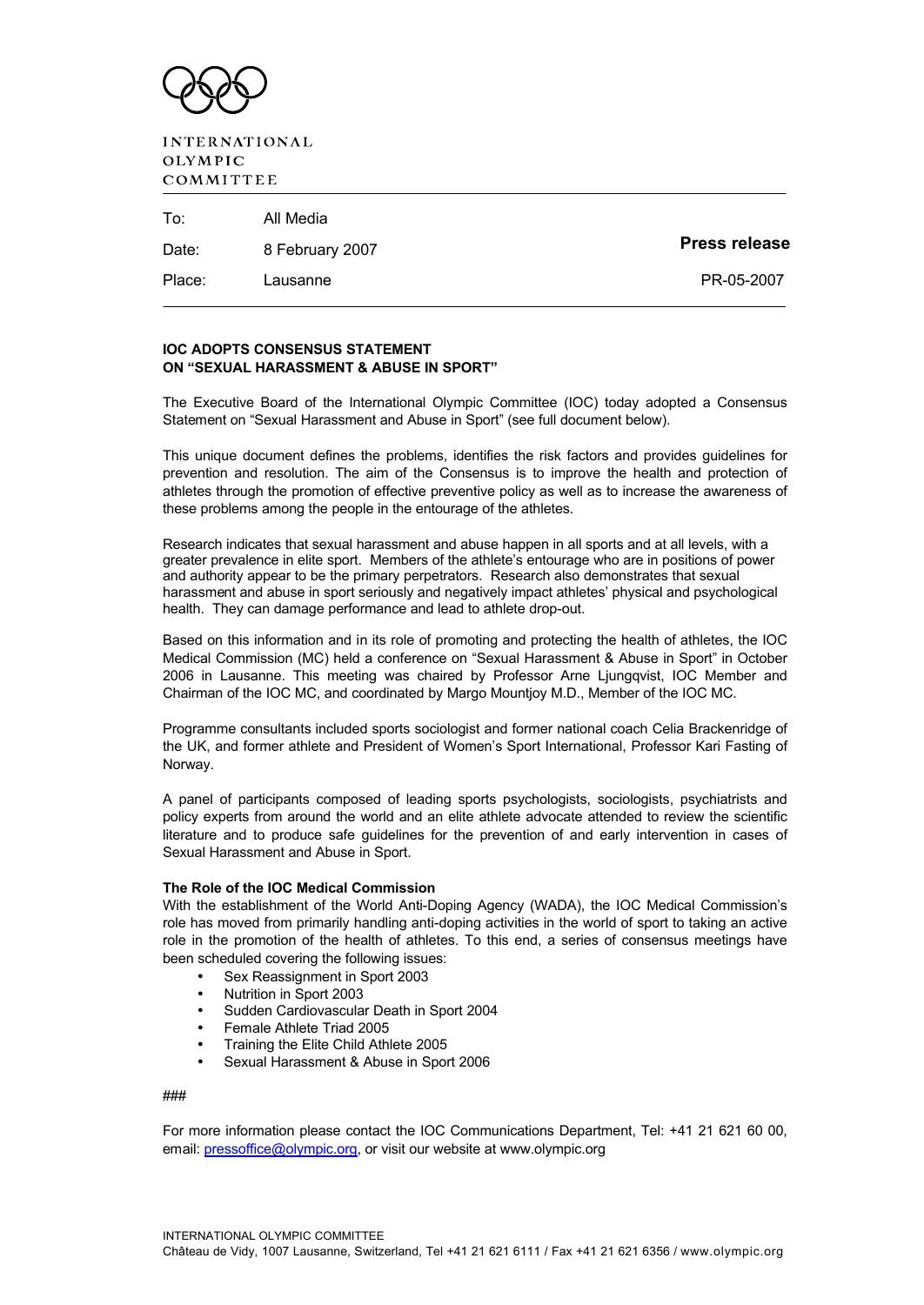#### **Consensus Statement**

# **SEXUAL HARASSMENT AND ABUSE IN SPORT**

# **IOC Medical Commission Expert Panel**

## **Panel Members:**

| Arne Ljungqvist (Sweden)<br>Margo Mountjoy (Canada) | Chairman, IOC Medical Commission<br>Consensus Statement Coordinator, IOC Medical Commission                                  |  |  |
|-----------------------------------------------------|------------------------------------------------------------------------------------------------------------------------------|--|--|
| Celia Brackenridge (UK)                             | Program Consultant:<br>Professor of Sport Sciences (Youth Sport), School of Sport and<br><b>Education, Brunel University</b> |  |  |
| Kari Fasting (Norway)                               | Program Consultant:<br>Professor at the Department of Social and Cultural Studies,<br>Norwegian School of Sport Sciences     |  |  |
| <b>Participants:</b>                                |                                                                                                                              |  |  |
| Steven Boocock (UK)                                 | Director, Sport England/National Society for the Prevention of<br>Cruelty to Children Child Protection in Sport Unit         |  |  |
| Charlotte Bradley-Reus (Mex)                        | President of NGO "DEMUSA", Journalist, Researcher                                                                            |  |  |
| Joy Bringer ((Wales)                                | Senior Sports Psychologist to the Sports Council for Wales                                                                   |  |  |
| Paulo David (Switzerland)                           | UN Human Rights official, Human Rights in Youth Sport                                                                        |  |  |
| Margery Holman (Canada)                             | Professor in the Department of Kinesiology at University of<br>Windsor                                                       |  |  |
| Sheldon Kennedy (Canada)                            | Former NHL Hockey player, Founder of "Respect in Sport"                                                                      |  |  |
| Kimie Kumayasu (Japan)                              | Associate Professor, Osaka Prefecture University, Faculty of<br>Liberal Arts and Sciences.                                   |  |  |
| Sandra Kirby (Canada)                               | Professor in the Department of Sociology at University of<br>Winnipeg                                                        |  |  |
| Trisha Leahy (Hong Kong)                            | Clinical Psychologist, Hong Kong Sports Institute                                                                            |  |  |
| Petra Moget (Netherlands)                           | Senior Advisor to Dutch Olympic Committee<br>on Sexual                                                                       |  |  |
|                                                     | Harassment & Abuse                                                                                                           |  |  |
| Debbie Simms (Australia)                            | Advocate & Policy Specialist for Sport Australia                                                                             |  |  |
|                                                     | Jan Toftegaard-Stoeckel (Den) PhD. Researcher on Sport and Abuse, Institute of Sport Science                                 |  |  |
|                                                     | and Clinical Biomechanics, University of Southern Denmark                                                                    |  |  |
| lan Tofler (USA)                                    | Sports Psychiatrist; Clinical Specialist & Researcher                                                                        |  |  |
| Maarten Weber (Netherlands)                         | Police Psychologist, Chief inspector of Police, Advisor to Dutch<br>Olympic Committee on Sexual Harassment & Abuse           |  |  |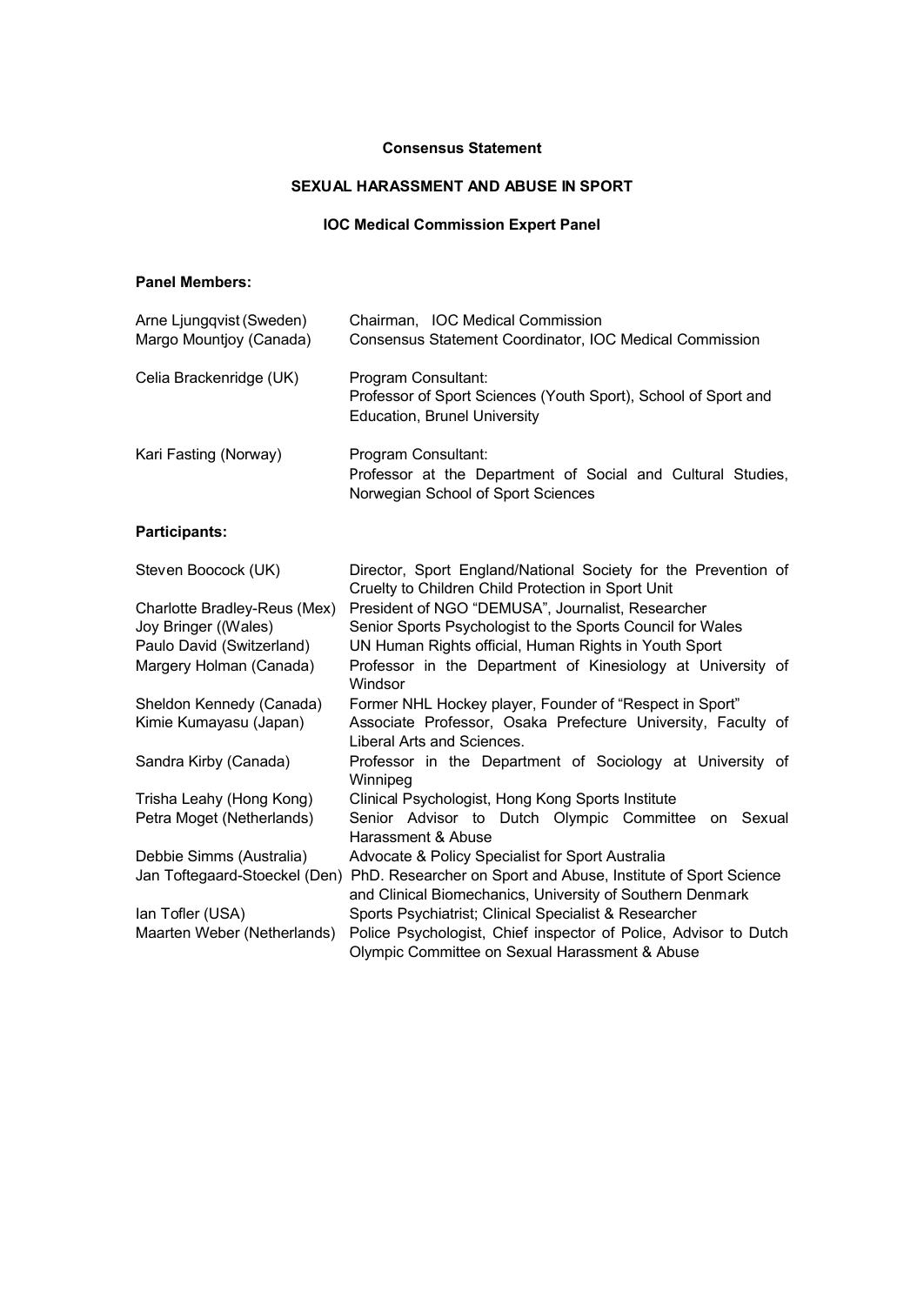#### **Consensus Statement**

#### **SEXUAL HARASSMENT AND ABUSE IN SPORT**

In its role of promoting and protecting the health of the athlete, the IOC Medical Commission recognises all the rights of athletes, including the right to enjoy a safe and supportive sport environment. It is in such conditions that athletes are most likely to flourish and optimise their sporting performance. Sexual harassment and abuse are violations of human rights, regardless of cultural setting, that damage both individual and organisational health. While it is well known that sport offers significant potential for personal and social benefits, this potential is undermined where such problems occur. Sexual harassment and abuse occur worldwide. In sport, they give rise to suffering for athletes and others, and to legal, financial and moral liabilities for sport organisations. No sport is immune to these problems which occur at every performance level. Everyone in sport shares the responsibility to identify and prevent sexual harassment and abuse and to develop a culture of dignity, respect and safety in sport. Sport organisations, in particular, are gatekeepers to safety and should demonstrate strong leadership in identifying and eradicating these practices. A healthy sport system that empowers athletes can contribute to the prevention of sexual harassment and abuse inside and outside sport.

This document summarises current scientific knowledge about the different forms of sexual harassment and abuse, the risk factors that might alert the sport community to early intervention and the myths that deflect attention from these problems. It also proposes a set of recommendations for awareness raising, policy development and implementation, education and prevention, and enhancement of good practice.

#### **DEFINING THE PROBLEM**

Sexual harassment and abuse in sport stem from power relations and abuses of power. *Sexual harassment* refers to behaviour towards an individual or group that involves sexualised verbal, non-verbal or physical behaviour, whether intended or unintended, legal or illegal, that is based upon an abuse of power and trust and that is considered by the victim or a bystander to be unwanted or coerced. *Sexual abuse* involves any sexual activity where consent is not or cannot be given. In sport, it often involves manipulation and entrapment of the athlete. Sexual harassment and abuse occur within an organisational culture that facilitates such opportunities. Indeed, they are symptoms of failed leadership in sport. Gender harassment, hazing and homophobia are all aspects of the sexual harassment and abuse continuum in sport (see Appendix 1). *Gender harassment* consists of derogatory treatment of one gender or another which is systematic and repeated but not necessarily sexual. *Hazing* involves abusive initiation rituals that often have sexual components and in which newcomers are targeted. *Homophobia* is a form of prejudice and discrimination ranging from passive resentment to active victimisation of lesbian, gay, bisexual and transgendered people.

#### **SCIENTIFIC EVIDENCE: PREVALENCE, RISKS AND CONSEQUENCES**

Research indicates that sexual harassment and abuse happen in all sports and at all levels. Prevalence appears to be higher in elite sport. Members of the athlete's entourage who are in positions of power and authority appear to be the primary perpetrators. Peer athletes have also been identified as perpetrators. Males are more often reported as perpetrators than females.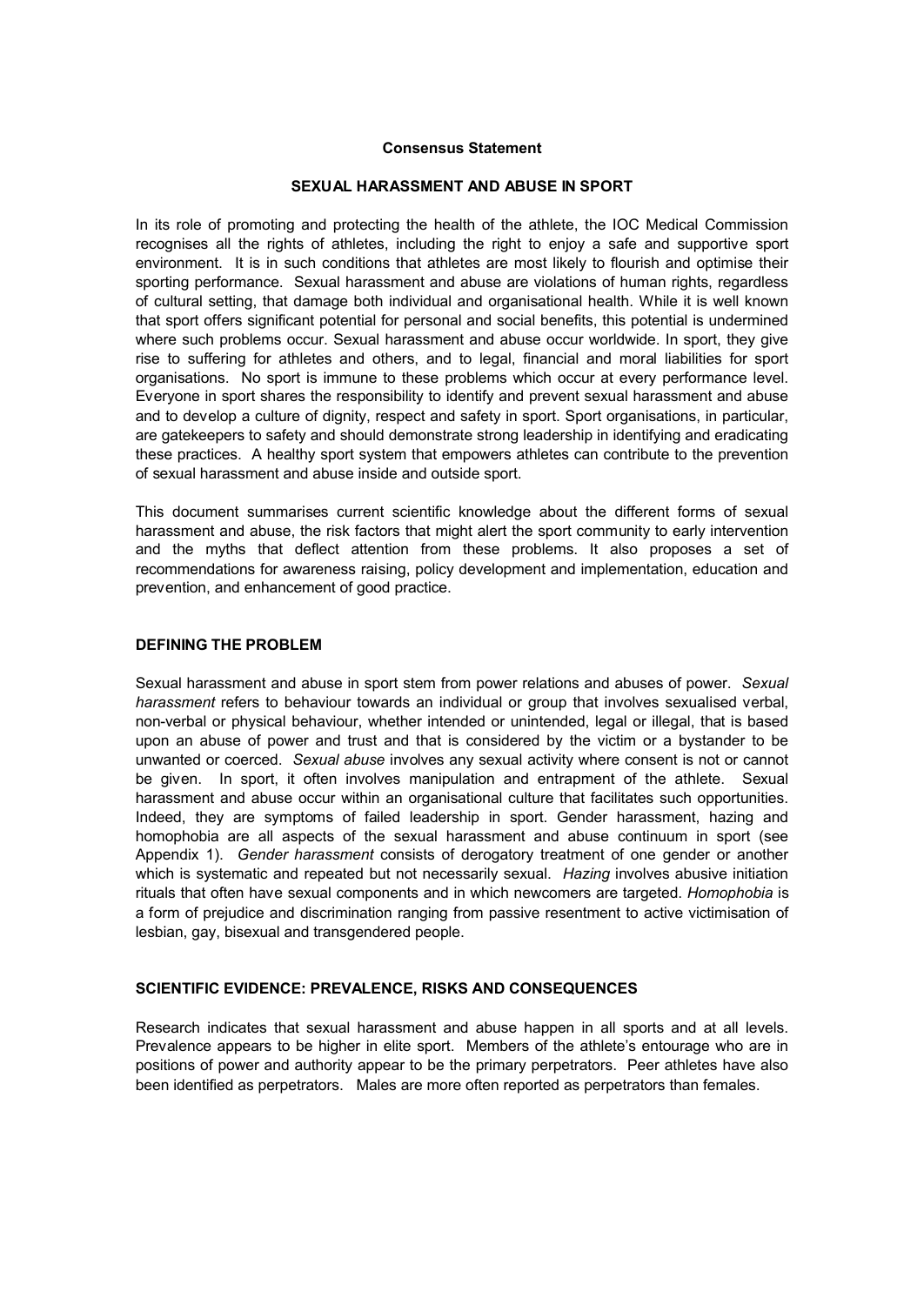Athletes are silenced by the sexual harassment and abuse process. The risk of sexual harassment and abuse is greater when there is a lack of protection, high perpetrator motivation and high athlete vulnerability (especially in relation to age and maturation). There is no evidence that the amount of clothing cover or the type of sport are risk factors: these are myths. Research identifies risk situations as the locker-room, the playing field, trips away, the coach's home or car, and social events, especially where alcohol is involved. Team initiations or end-of-season celebrations can also involve sexually abusive behaviour against individuals or groups.

Research demonstrates that sexual harassment and abuse in sport seriously and negatively impact on athletes' physical and psychological health. It can result in impaired performance and lead to athlete drop-out. Clinical data indicate that psychosomatic illnesses, anxiety, depression, substance abuse, self harm and suicide are some of the serious health consequences. Passive attitudes/non-intervention, denial and/or silence by people in positions of power in sport (particularly bystanders) increases the psychological harm of sexual harassment and abuse. Lack of bystander action also creates the impression for victims that sexually harassing and abusive behaviours are legally and socially acceptable and/or that those in sport are powerless to speak out against it.

#### **RELATIONSHIPS IN SPORT**

Sexual harassment and abuse in sport do not discriminate on the basis of age, gender, race, sexual orientation or disability. Athletes come from many different cultural and family backgrounds and are the centre of a system of relationships focused on helping them to achieve their sport potential. There is always a power difference in an athlete's relationships with members of their entourage (coaches, scientific and medical staff, administrators etc.). This power difference, if misused, can lead to sexual harassment and abuse and, in particular, to exploitative sexual relationships with athletes.

These relationships require that a significant amount of time be spent together in the emotionally intense environment of competitive sport. This situation has the potential to put the athlete at risk of isolation within a controlling relationship where his/her power and right to make decisions is undermined.

All adults in an athlete's environment must adopt clear guidelines about their roles, responsibilities and appropriate relationship boundaries. It is essential that each member of the entourage, and any other authority figure, stays within the boundaries of a professional relationship with the athlete.

#### **PREVENTION STRATEGIES**

Accepted prevention strategies include policies with associated codes of practice, education and training, complaint and support mechanisms and monitoring and evaluation systems. Regardless of cultural differences, every sport organisation should have these provisions in place.

The policy is a statement of intent that demonstrates a commitment to create a safe and mutually respectful environment. The policy should state what is required in relation to the promotion of rights, well-being and protection. It allows the organisation to generate prompt, impartial and fair action when a complaint or allegation is made. It further allows it to take disciplinary, penal and other measures, as appropriate.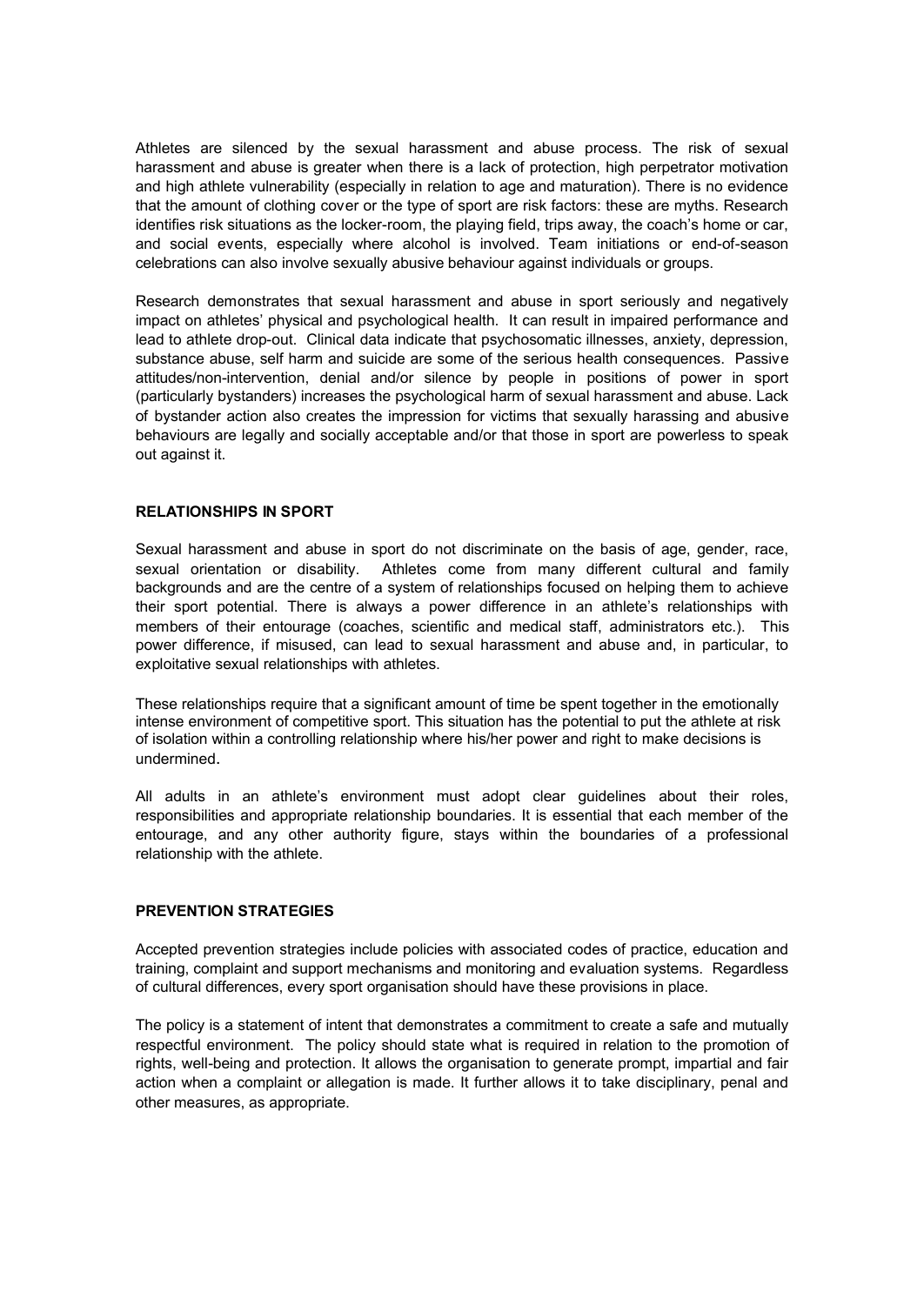Codes of practice describe acceptable standards of behaviour that, when followed, serve to implement the policy. Standards of behaviour set a clear benchmark for what is acceptable and unacceptable. They can help to minimise opportunities for sexual harassment and abuse and unfounded allegations. (See Appendix 2.)

#### **RECOMMENDATIONS**

All sport organisations should:

1. develop policies and procedures for the prevention of sexual harassment and abuse;

2. monitor the implementation of these policies and procedures;

3. evaluate the impact of these policies in identifying and reducing sexual harassment and abuse;

4. develop an education and training program on sexual harassment and abuse in their sport(s);

5. promote and exemplify equitable, respectful and ethical leadership

6. foster strong partnerships with parents/carers in the prevention of sexual harassment and abuse; and

7. promote and support scientific research on these issues.

Through sexual harassment and abuse prevention in sport, sport will become a safer, healthier and more positive environment for all.

#### *In case of divergence between the English version of the Consensus Statement and the translated versions, the English version prevails.*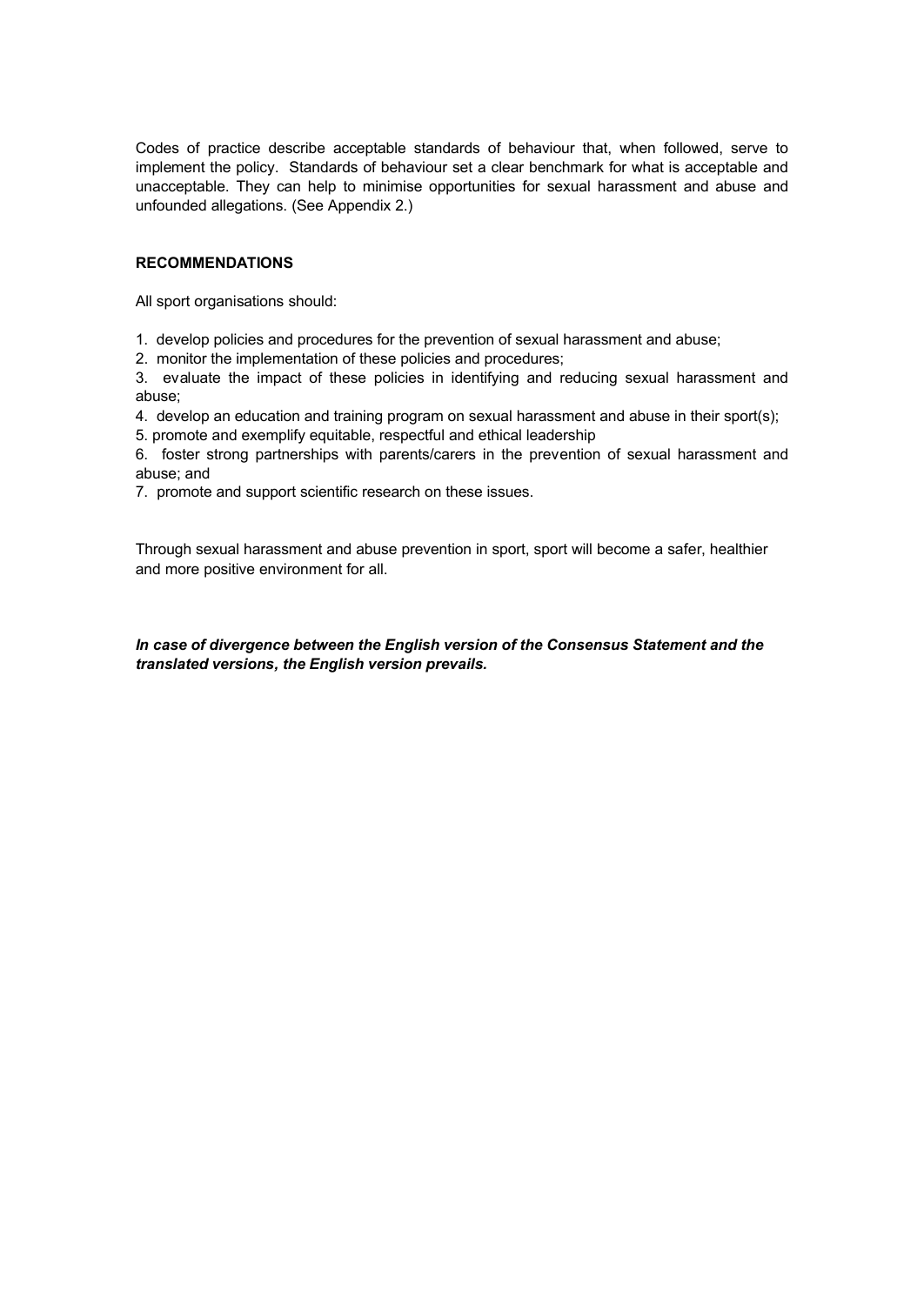## **Appendix 1 The sexual exploitation continuum**  *Source:* Adapted from Brackenridge (1997)

#### **SEX DISCRIMINATION**

#### **SEXUAL & GENDER HARASSMENT**

# **HAZING & SEXUAL ABUSE**

# I N S T I T U T I O N A L ..............................................................P E R S O N A L

| "the chilly climate"                                                          | "unwanted attention"                                                                                                                    | "groomed or coerced"                                           |
|-------------------------------------------------------------------------------|-----------------------------------------------------------------------------------------------------------------------------------------|----------------------------------------------------------------|
| vertical<br>&<br>horizontal<br>job<br>segregation                             | written or verbal abuse or threats                                                                                                      | exchange of reward or<br>privilege<br>for<br>sexual<br>favours |
| lack of harassment<br>policy<br>and/or<br>officer or<br>reporting<br>channels | sexually oriented comments jokes,<br>lewd<br>comments or sexual innuendoes, taunts about<br>body, dress, marital situation or sexuality | groping                                                        |
| οf<br>lack<br>counselling<br>or<br>mentoring systems                          | ridiculing of performance                                                                                                               | indecent exposure                                              |
| differential pay or rewards or                                                | sexual or homophobic graffiti                                                                                                           | forced sexual activity                                         |
| promotion prospects on the                                                    |                                                                                                                                         | sexual assault                                                 |
| basis of sex                                                                  | practical jokes based on sex                                                                                                            |                                                                |
| poorly/unsafely designed or lit<br>venues                                     | intimidating sexual<br>remarks,<br>propositions,<br>invitations or familiarity                                                          |                                                                |
| absence of basic security                                                     | domination of meetings, play<br>space or equipment                                                                                      | physical/sexual violence                                       |
|                                                                               | condescending or patronising behaviour<br>undermining self-respect or work performance                                                  | rape                                                           |
|                                                                               | physical contact, fondling, pinching or kissing                                                                                         | incest                                                         |
|                                                                               | vandalism on the basis of sex                                                                                                           |                                                                |
|                                                                               | offensive phone calls or photos                                                                                                         |                                                                |
|                                                                               | stalking                                                                                                                                |                                                                |
|                                                                               | bullying based on sex                                                                                                                   |                                                                |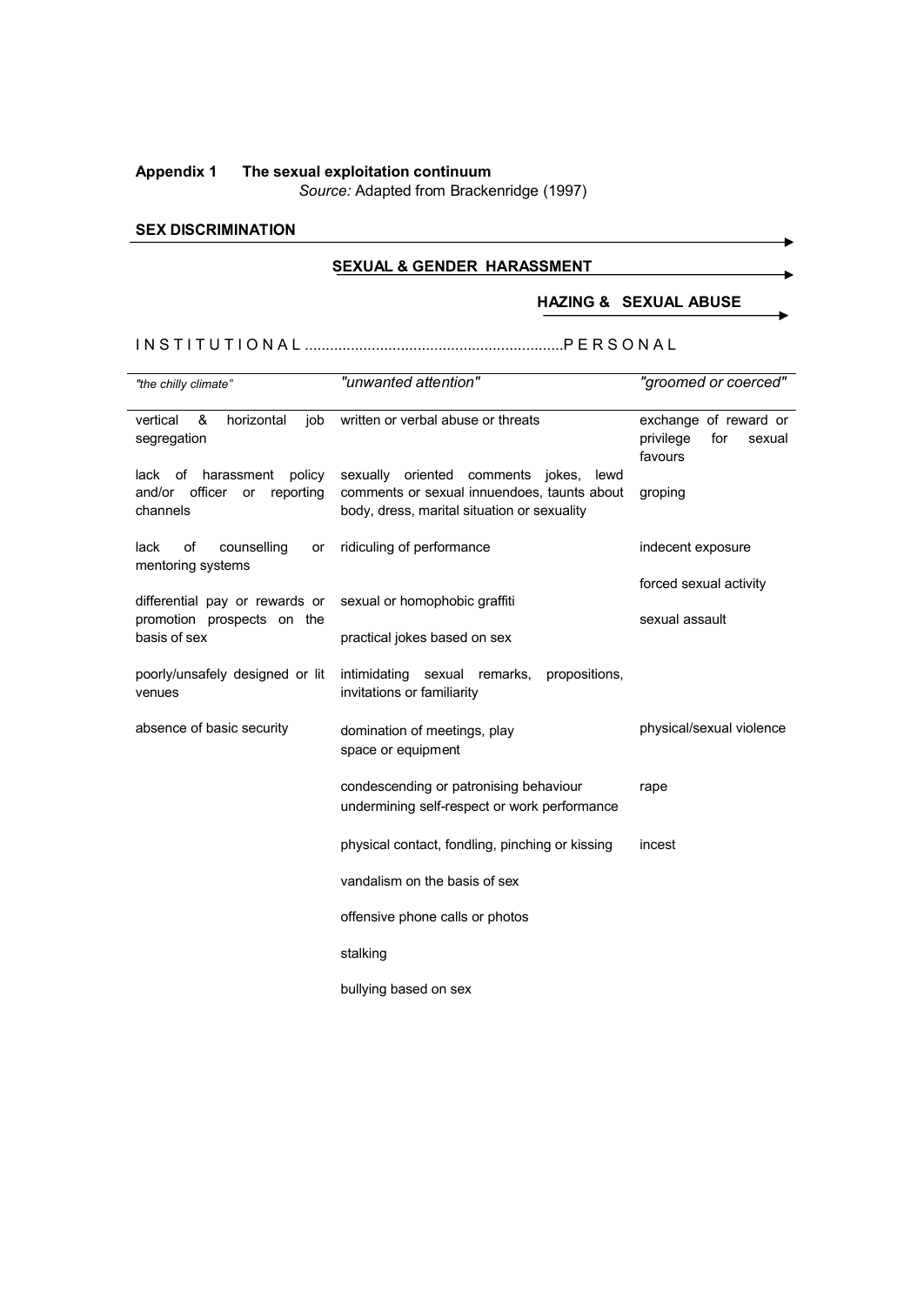# **Appendix 2 Criteria for sexual harassment and abuse policies and codes of practice in a sport organisation**

The policy on sexual harassment and abuse should:

- identify and address these issues
- be clear and easily understood
- involve consultation with athletes
- be widely communicated through publication and education
- be approved by the relevant management body (e.g. Management Board or Executive Committee) and incorporated into its constitution and/or regulations
- apply to all involved in the organisation
- be supported by a comprehensive education and training strategy
- be reviewed and updated on a regular basis, particularly when there is a major change in the constitutional regulations of the organisation or in the law.

The policy should:

- state that all members have a right to respect, safety and protection
- state that the welfare of members is paramount
- identify who has responsibility for implementing and upholding it
- specify what constitutes a violation
- specify the range of consequences for such violations
- specify procedures for reporting and handling complaints
- provide details of where to seek advice and support for all parties involved in a complaint
- specify procedures for maintaining records
- provide guidance for third party reporting ('whistleblowing').

There should be codes of practice on sexual abuse and harassment for specific member roles in a sport organisation. The code of practice on sexual harassment and abuse should:

- provide guidance on appropriate/expected standards of behaviour from all members
- set out clear processes for dealing with unacceptable behaviours, including guidance on disciplinary measures and sanctions.